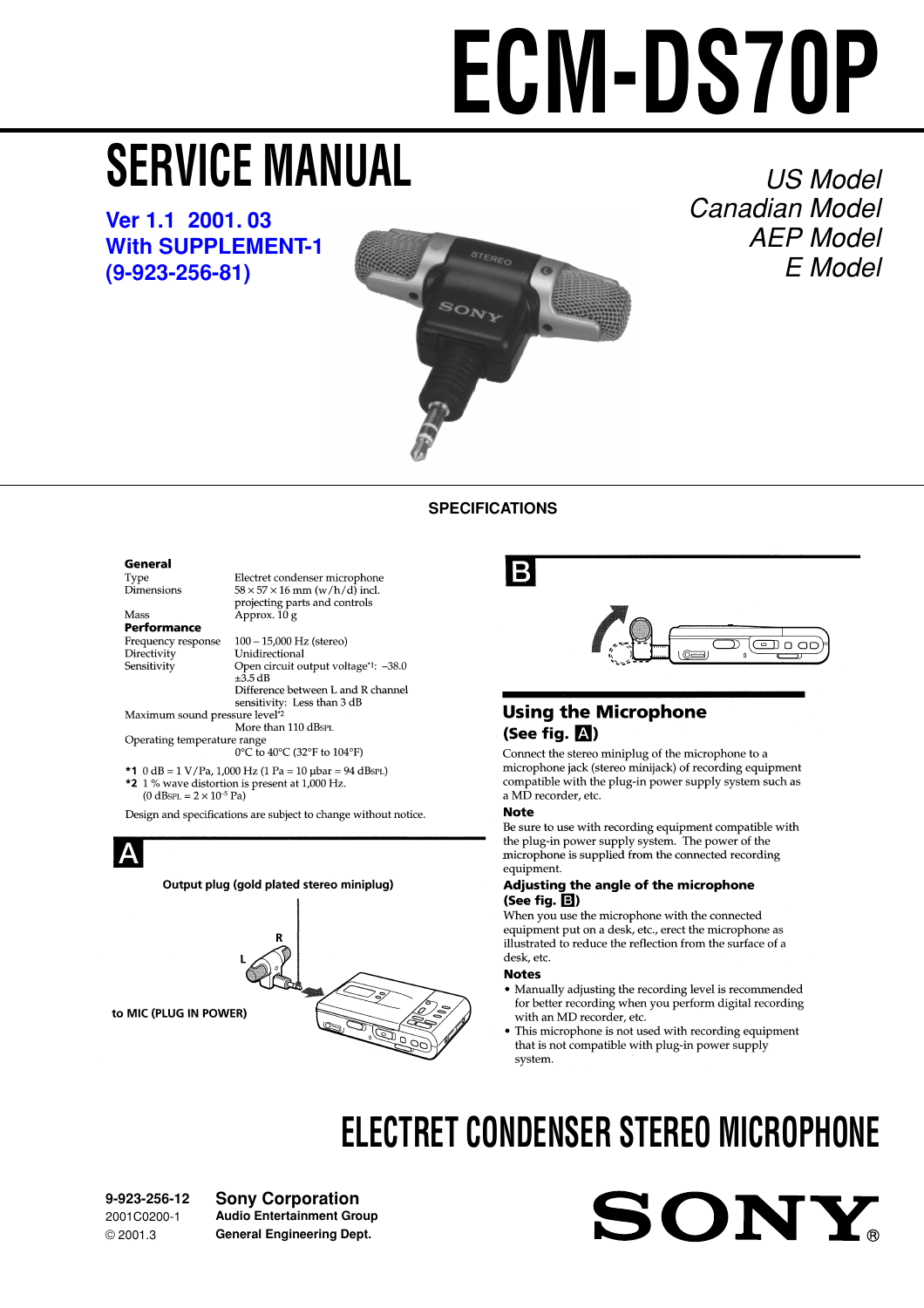#### **SECTION 1 DIAGRAM**

#### **[PRINTED WIRING BOARD]**

02



d

**Note on Schematic Diagram:**

• All capacitors are in µF unless otherwise noted. pF: µµF 50 WV or less are not indicated except for electrolytics

**Note:**

and tantalums.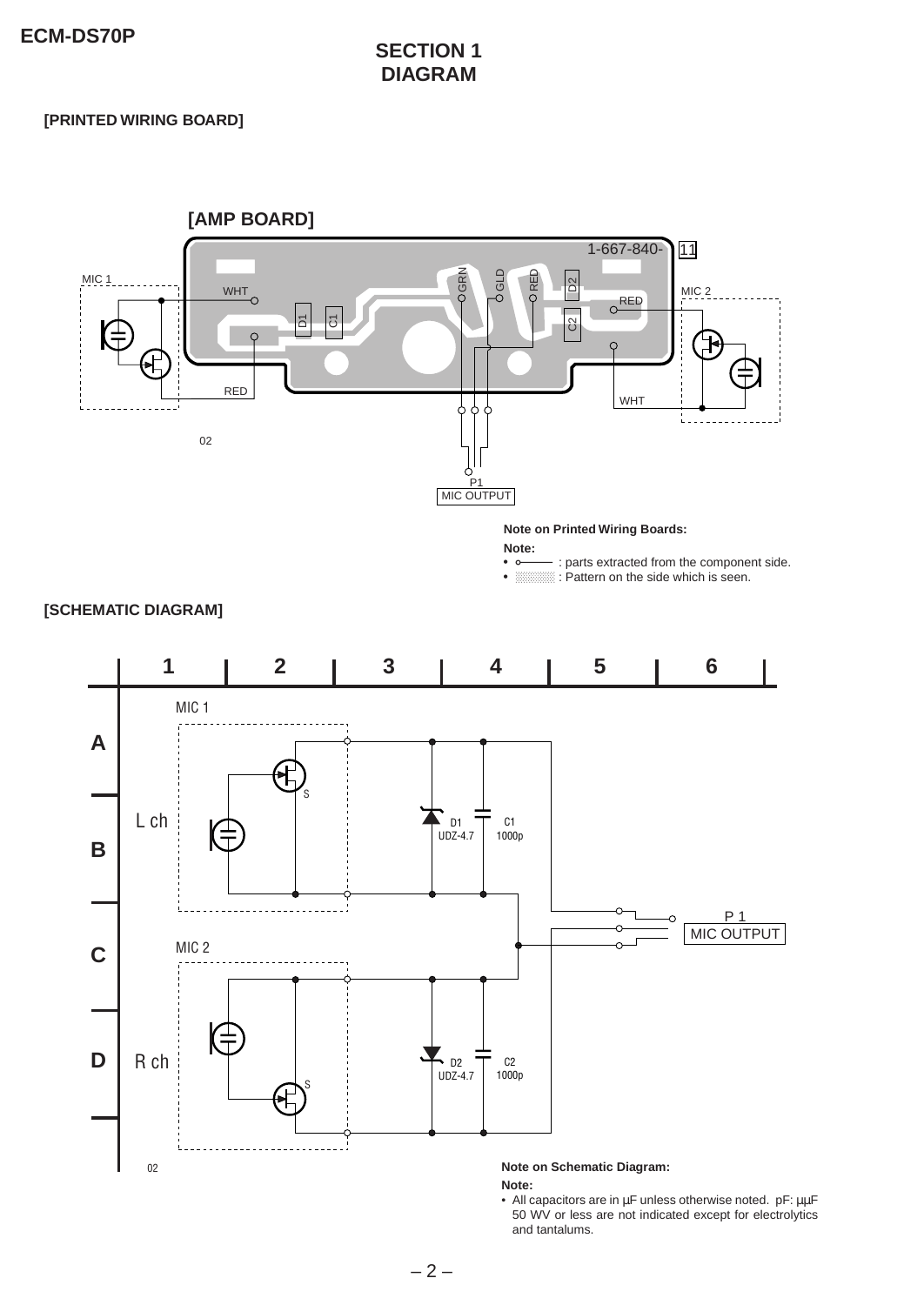#### **SECTION 2 EXPLODED VIEW**

#### NOTE :

- -XX, -X mean standardized parts, so they may have some difference from the original one.
- Items marked " \* "are not stocked since they are seldom required for routine service. Some delay should be anticipated when ordering these items.
- The mechanical parts with no reference number in the exploded views are not supplied.



| Ref. No. | Part No.                 | Description                  | Remark | Ref. No.       | Part No.                | Description                                         | Remark |
|----------|--------------------------|------------------------------|--------|----------------|-------------------------|-----------------------------------------------------|--------|
|          |                          | 2-545-316-01 SPRING, CLICK   |        | $*6$           | 1-667-840-11 AMP BOARD  |                                                     |        |
|          | 2-387-701-21 SCREW (1.4) |                              |        |                |                         | A-4540-471-A CAPSULE ASSY                           |        |
|          |                          | X-2542-154-1 GRILLE ASSY (R) |        | 8              | 2-545-314-01 CASE, REAR |                                                     |        |
|          |                          | 2-545-313-01 CASE, FRONT     |        | 9              |                         | 3-334-565-11 SCREW (B1.7 X 10), TAPPING             |        |
| 5        |                          | X-2542-153-1 GRILLE ASSY (L) |        | P <sub>1</sub> |                         | 1-782-912-11 CORD (WITH PLUG) (3 CORE) (MIC OUTPUT) |        |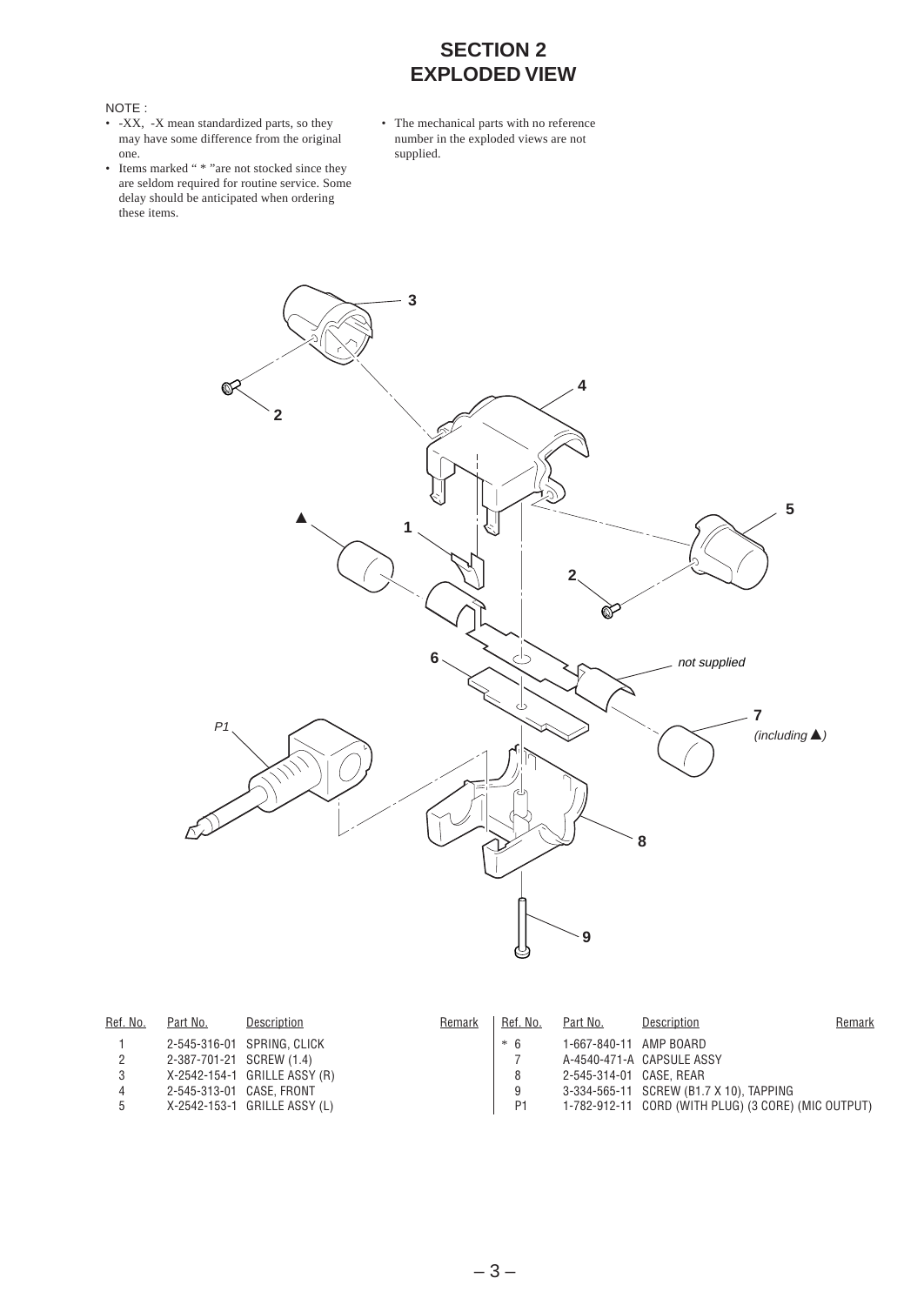#### **ECM-DS70P**



#### **SECTION 3 ELECTRICAL PARTS LIST**

• CAPACITORS

 $uF : \mu F$ 

NOTE:

- Due to standardization, replacements in the parts list may be different from the parts specified in the diagrams or the components used on the set.
- Items marked " \* "are not stocked since they are seldom required for routine service. Some delay should be anticipated when ordering these items.

| Ref. No.             | Part No.               | Description                                                                                      | Remark     |  |
|----------------------|------------------------|--------------------------------------------------------------------------------------------------|------------|--|
| ż                    | 1-667-840-11 AMP BOARD | **********                                                                                       |            |  |
|                      |                        | $<$ CAPACITOR $>$                                                                                |            |  |
| C1<br>C <sub>2</sub> |                        | 1-163-009-11 CERAMIC CHIP<br>$0.001$ uF $10\%$<br>1-163-009-11 CERAMIC CHIP<br>$0.001$ uF<br>10% | 50V<br>50V |  |
|                      |                        | $<$ DIODE $>$                                                                                    |            |  |
| D <sub>1</sub><br>D2 |                        | 8-719-976-96 DIODE DTZ4.7C<br>8-719-976-96 DIODE DTZ4.7C                                         |            |  |
|                      |                        | MISCELLANEOUS<br>***************                                                                 |            |  |
| P1                   |                        | 1-782-912-11 CORD (WITH PLUG) (3 CORE) (MIC OUTPUT)                                              |            |  |
|                      |                        |                                                                                                  |            |  |
|                      |                        | ACCESSORIES & PACKING MATERIALS<br>*********************************                             |            |  |
|                      | 3-860-993-11           | MANUAL, INSTRUCTION<br>(ENGLISH, FRENCH, GERMAN, SPANISH,                                        |            |  |

DUTCH, SWEDISH, ITALIAN, PORTUGUESE)

When indicating parts by reference number, please include the board.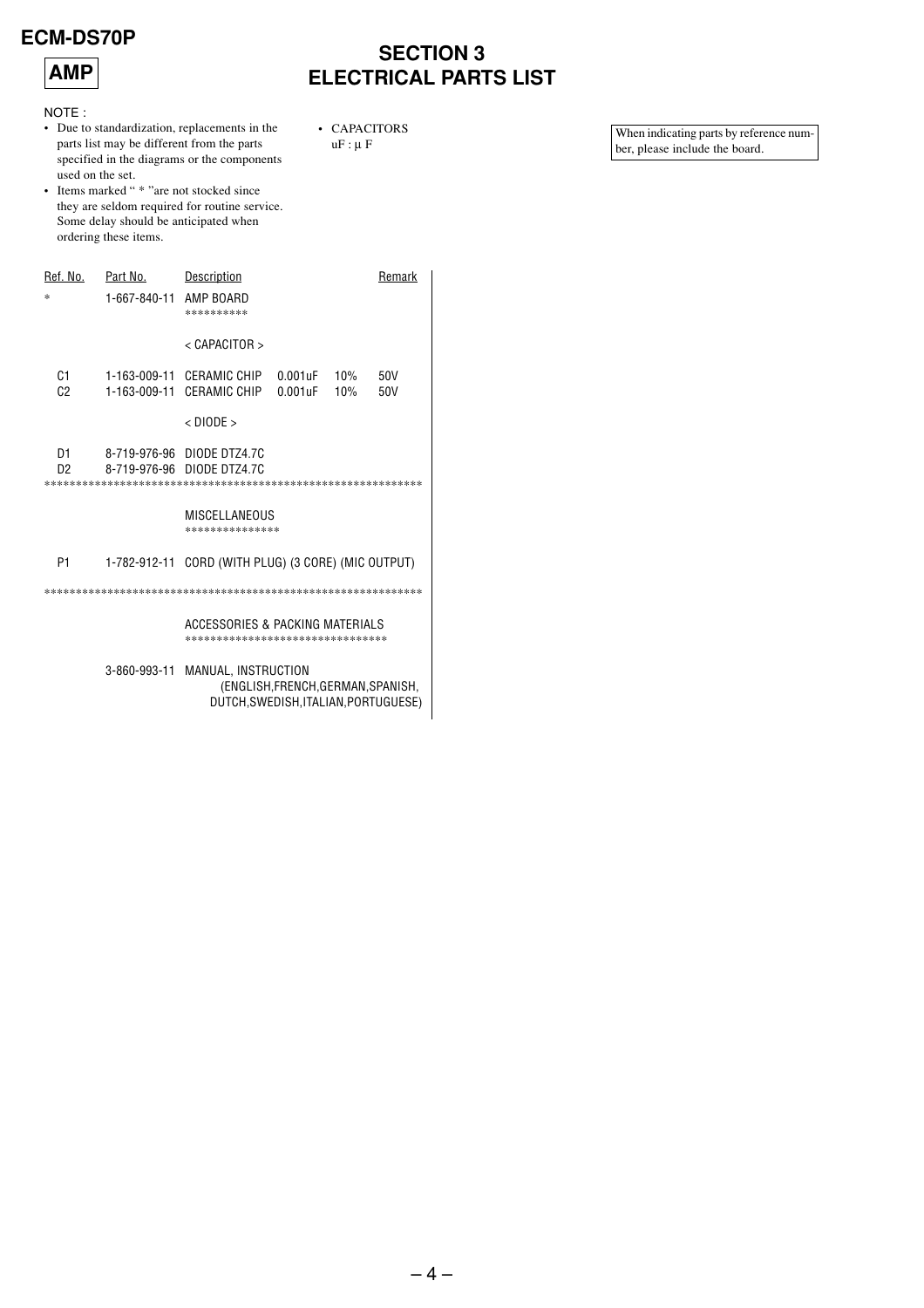# **ECM-DS70P**

### <span id="page-4-0"></span>**SONY SERVICE MANUAL [2001.03](#page-0-0)**

US Model Canadian Model AEPModel E Model

## **SUPPLEMENT - 1**

**File this Supplement with the Service Manual.**

**Subject : ADDITION OF ACCESORIES (US MODEL ONLY)**

**• Added follwing Accesories** (Service Manual See page 4)

| Ref. No. | Part No. | Description                                                                                               | Remark |
|----------|----------|-----------------------------------------------------------------------------------------------------------|--------|
|          |          | 1-757-949-11 CORD, MICROPHONE EXTENSION (US model only)<br>A-3052-666-A CLIP ASSY, HOLDER (US model only) |        |